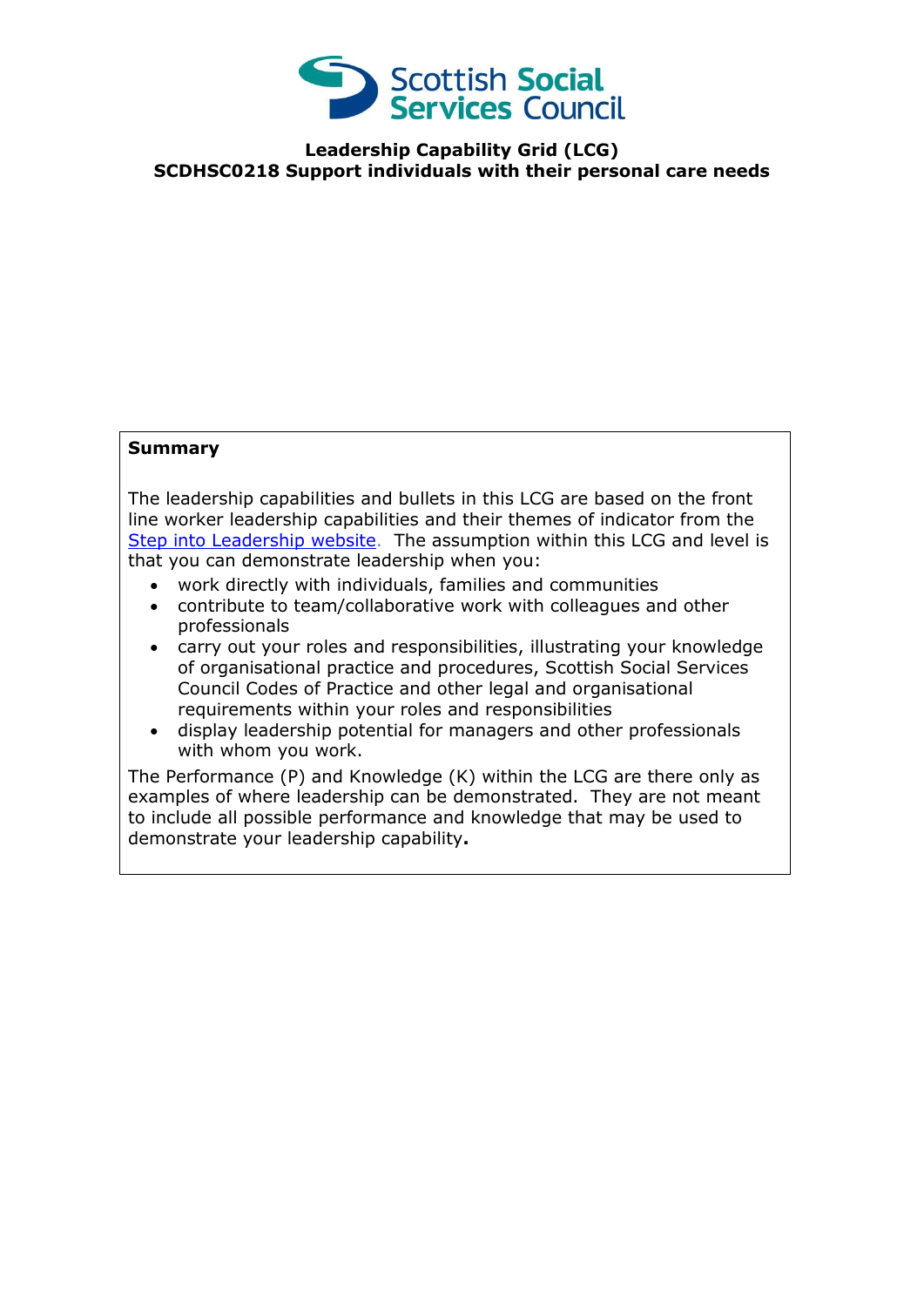

## **Leadership Capability Grid (LCG) SCDHSC0218 Support individuals with their personal care needs**

| Leadership<br>capabilities         | When supporting individuals personal care needs you can<br>demonstrate leadership capabilities by:                                                                                                                                                                                                                                                                                                                                                                                                                                                                                                                                                                                                                                                                                                                                                                                                                                                                                                                                                                                                                                          |
|------------------------------------|---------------------------------------------------------------------------------------------------------------------------------------------------------------------------------------------------------------------------------------------------------------------------------------------------------------------------------------------------------------------------------------------------------------------------------------------------------------------------------------------------------------------------------------------------------------------------------------------------------------------------------------------------------------------------------------------------------------------------------------------------------------------------------------------------------------------------------------------------------------------------------------------------------------------------------------------------------------------------------------------------------------------------------------------------------------------------------------------------------------------------------------------|
| <b>Vision</b>                      | Providing a vision for individuals, families, communities, colleagues and<br>your organisation when you:<br>See how best to make a difference when actively preparing,<br>undertaking and reviewing activities, supporting individuals ( $P3,4,6$ ,<br>$8,10,11,20,22$ ; K1-7,14,15), accessing and using related information<br>$(P1,2)$ , using observation and feedback $(P9,10)$ , seeking advice<br>(P19)<br>• Communicate and promote ownership of the vision when working<br>with individual (P3,4,6,8,10,11,20,22; K1-5,14,15), working with<br>others (P17-20; $K10,11$ ) and recording and reporting (P13,16)<br>• Promote social service values when working with individuals (P3,4,6,<br>8,10,11,20,22; K1-7,14,15), observing and evaluating (P7,9,12),<br>working with others ( $P17-20$ ; K10,11) and when recording and<br>reporting $(P13,16)$<br>• See the bigger picture when demonstrating knowledge and practice of<br>organisational, local and national policies and procedures (K1-7,<br>14,15) reviewing and evaluating activities (P8-12) and identifying<br>and implementing change to activities (P17,18,20-22) |
| Self-<br>leadership                | Displaying self leadership when you:<br>Demonstrate and adapt leadership when supporting individuals<br>$\bullet$<br>prepare for and undertake the activities ( $P3-6$ ; K1-7), reviewing<br>activities ( $P8-12,15,17$ ) and overcoming barriers ( $P18,19$ )<br>Improve own leadership by seeking advice (P19)<br>• Take intelligent risks when supporting individuals to prepare for $(P3,$<br>4; $K1-7,14,15$ ) and carry out the activity (P5,6; $K8,9$ ) and when<br>reviewing the effectiveness including changes needed (P8-12,15,17,<br>$20-22)$<br>• Demonstrate and promote resilience when adapting practice and<br>overcoming barriers (P8-12,15,17-22; K1-5,10-12)<br>Challenge discrimination and oppression $(K1-5)$                                                                                                                                                                                                                                                                                                                                                                                                        |
| <b>Motivating</b><br>and inspiring | Motivating and inspiring others when you:<br>Inspire people by personal example $(P3,4,8,10,11,17-20,22; K1-5,8,$<br>14,15)<br>Recognise and value the contribution of others (P3,4,6,8,10,11,17;<br>K10,11)<br>Support the creation of a learning and performance culture with<br>individuals and others $(P8-12, 17-20; K1-7)$                                                                                                                                                                                                                                                                                                                                                                                                                                                                                                                                                                                                                                                                                                                                                                                                            |